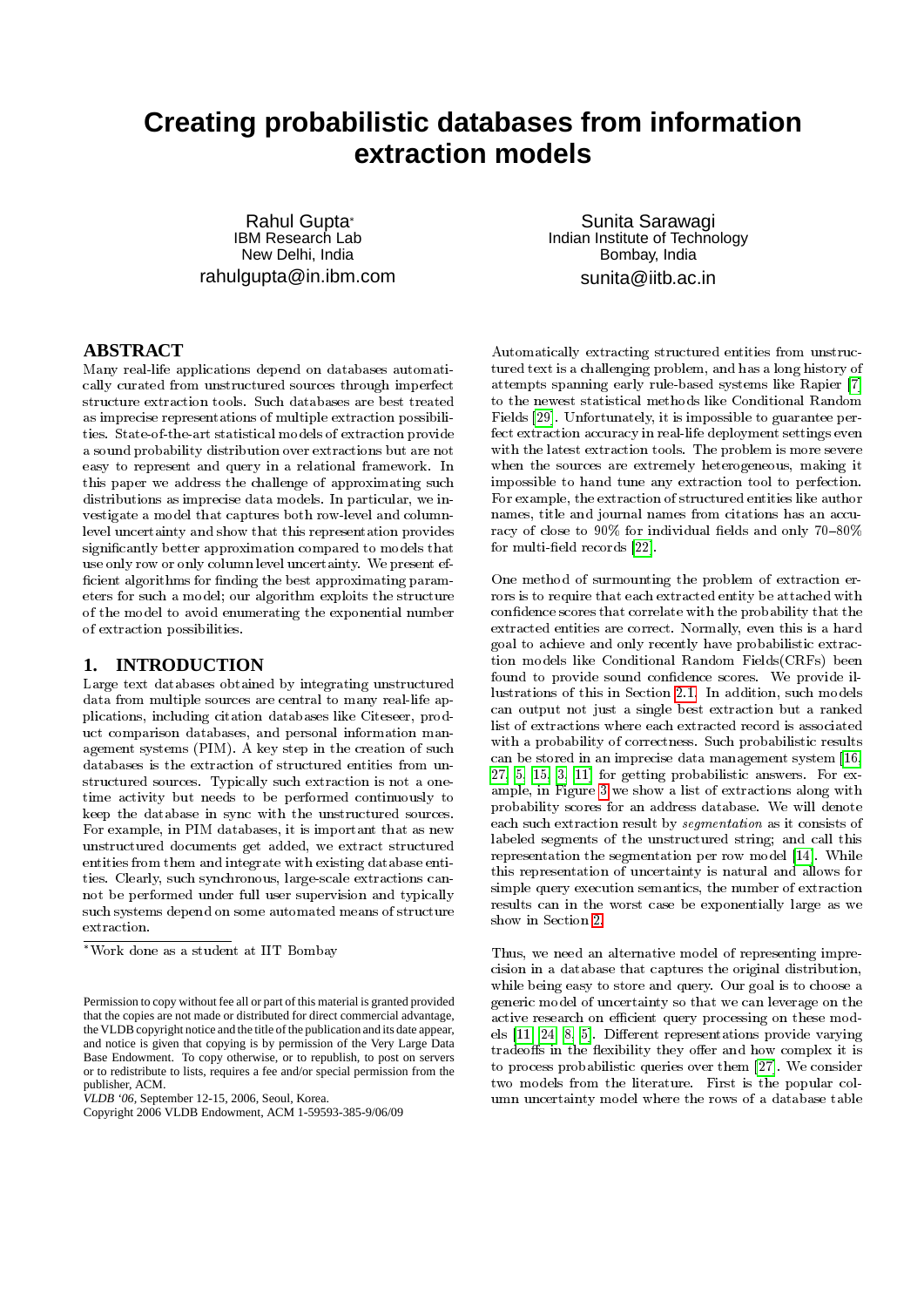are independent of each other and the columns of each row represent uncertainty as independent probability distributions [\[21\]](#page-11-7). An example of such a representation appears in Figure [5.](#page-3-1) Each column in the figure is associated with an independent multinomial distribution over extracted segments. We will refer to this model as the one-row model.

The second model is a generalization of the first model where we capture both column and tuple level uncertainty by storing multiple rows per extracted record. Each row has independent column distributions and a row-level probability. We show in the paper that even a two-row model in this category can signicantly improve the accuracy of approximation compared to the one-row model. Also, the number of rows required is *significantly* smaller than the number of rows required if segmentations are stored explicitly. We present efficient algorithms for directly finding the optimal parameters of the single-row and multi-row column distributions without requiring the explicit enumeration of the possibly exponential number of segmentations. Our algorithm directly operates on the model to discover a locally optimal set of informative variables that form the basis for each row's distribution.

Empirical evaluation on two real-life datasets show that our method of creating tractable database representations of the imprecision of information extraction models is efficient and accurate. To the best of our knowledge, ours is the first paper on transforming the uncertainty of complicated, yet high performing statistical models of extraction to tractable models of imprecision that can be easily stored and queried in a database.

#### *Outline*

The rest of the paper is organized as follows. We describe our problem and present a background of state of the art probabilistic models of information extraction in Section [2.](#page-1-1) In Sections [3.1](#page-4-0) and [3.2](#page-4-1) we present algorithms for generating best one row and multi row distributions. In Section [4](#page-7-0) we present experimental evaluation of the accuracy and ef ciency of our model. Related work and conclusions appear in Section [5](#page-9-0) and [6](#page-10-5) respectively.

# <span id="page-1-1"></span>**2. SETUP**

We assume that our unstructured data source is a collection of independent text records representing entities like addresses and citations. The process of extraction converts each unstructured record into a structured record in a table in a target database consisting of columns  $A_1, A_2, \ldots, A_K$ . Examples of entity columns are house number, street names, city name and state names for addresses and author-list, title, journal name and year for citations. One or more of the columns could be missing in an unstructured record in which case we assign it a value of NULL. Thus, each entity label can appear zero or once in each unstructured record. An unstructured record could contain words that do not belong to any of the entities. We assign all these words a special label called "Other".

In such a setting the process of extraction can be viewed as a segmentation of the word sequence of an unstructured record where each segment is either one of K entities  $A_1 \ldots A_K$  or

part of the "Other" label. We next review existing methods of automatic extraction.

# <span id="page-1-0"></span>**2.1 Models for automatic extraction**

The problem of extracting structured entities from unstructured data is an extensively researched topic. A number of models have been proposed ranging from the earliest rulelearning models to probabilistic approaches based on graphical models like Hidden Markov Machines [\[28,](#page-11-8) [4,](#page-10-6) [1\]](#page-10-7) and maxent taggers [\[23\]](#page-11-9). A promising recently proposed model for information extraction is Conditional Random Fields (CRFs). CRFs have been shown [\[20,](#page-11-10) [29\]](#page-11-0) to outperform most prior approaches. The state-of-the-art methods for extraction called Semi-CRFs construct a probability distribution over segmentations of the input sequence [\[26,](#page-11-11) [10\]](#page-10-8). We describe this approach next.

The input unstructured text is treated as a sequence of tokens  $\mathbf{x} = x_1 \dots x_n$ . A segmentation s of an input sequence **x** is a sequence of segments  $s_1 \tldots s_p$  such that the last segment ends at  $n$ , the first segment starts at 1, and segment  $s_{j+1}$  begins right after segment  $s_j$  ends. Each segment  $s_j$ consists of a *start position*  $t_j$ , an end position  $u_j$ , and a label  $y_j \in Y$ . In our case Y consists of the K attribute labels  ${A_1 \dots A_K}$  and a special label "Other". For example, a segmentation of the record \52-A Goregaon West Mumbai PIN 400 062" might be (52-A, 'House\_no') (Goregaon West, 'Area') (Mumbai, 'City') (PIN 'Other') (400 062, 'Pincode') (See Figure [3\)](#page-3-0).

A Semi-CRF models the conditional probability distribution over segmentation s for a given input sequence x as follows:

<span id="page-1-2"></span>
$$
Pr(s|\mathbf{x}, \mathbf{\Lambda}) = \frac{1}{Z(\mathbf{x})} exp(\mathbf{\Lambda} \cdot \sum_{\mathbf{j}} \mathbf{f}(j, \mathbf{x}, \mathbf{s}))
$$
(1)

where  $f(j, x, s)$  is a vector of local feature functions  $f_1 \ldots f_N$ of s at the j<sup>th</sup> segment and  $\mathbf{\Lambda} = (\lambda_1, \lambda_2, \ldots, \lambda_N)$  is a weight vector that encodes the importance of each feature function in f.  $Z(\mathbf{x}) = \sum_{\mathbf{s}'} \exp(\mathbf{\Lambda} \cdot \sum_{\mathbf{j}} \mathbf{f}(j, \mathbf{x}, \mathbf{s}'))$  is a normalization factor. The label of a segment depends on the label of the previous segment and the properties of the tokens comprising this segment. Thus a feature for segment  $s_j = (t_j, u_j, y_j)$ is a function of the form  $f(y_j, y_{j-1}, \mathbf{x}, t_j, u_j)$  that returns a numeric value. Example of such features are:

$$
f_8(y_i, y_{i-1}, \mathbf{x}, 3, 5) = \begin{bmatrix} x_3 x_4 x_5 \text{ appears in a journal list} \end{bmatrix}
$$

$$
f_{12}(y_i, y_{i-1}, \mathbf{x}, 19, 19) = \begin{bmatrix} x_{19} \text{ is an integer} \end{bmatrix}
$$

$$
\cdot \begin{bmatrix} y_i = \text{year} \end{bmatrix} \cdot \begin{bmatrix} y_{i-1} = \text{month} \end{bmatrix}
$$

Thus, Equation [1](#page-1-2) in the expanded form is

$$
\Pr(\mathbf{s} = ((t_1, u_1, y_1), \dots, (t_p, u_p, y_p))|\mathbf{x}, \mathbf{\Lambda}) = \frac{1}{Z(\mathbf{x})}\exp\left(\sum_{j=1}^p \sum_{r=1}^N \lambda_r f_r(y_j, y_{j-1}, \mathbf{x}, t_j, u_j)\right)
$$

The weight vector  $\Lambda$  is learnt during training via a variety of methods, such as likelihood maximization [\[20\]](#page-11-10).

During *extraction*, the goal is to find a segmentation  $s =$  $s_1 \ldots s_p$  of the input sequence  $\mathbf{x} = x_1 \ldots x_n$  such that  $\Pr(\mathbf{s}|\mathbf{x}, \mathbf{\Lambda})$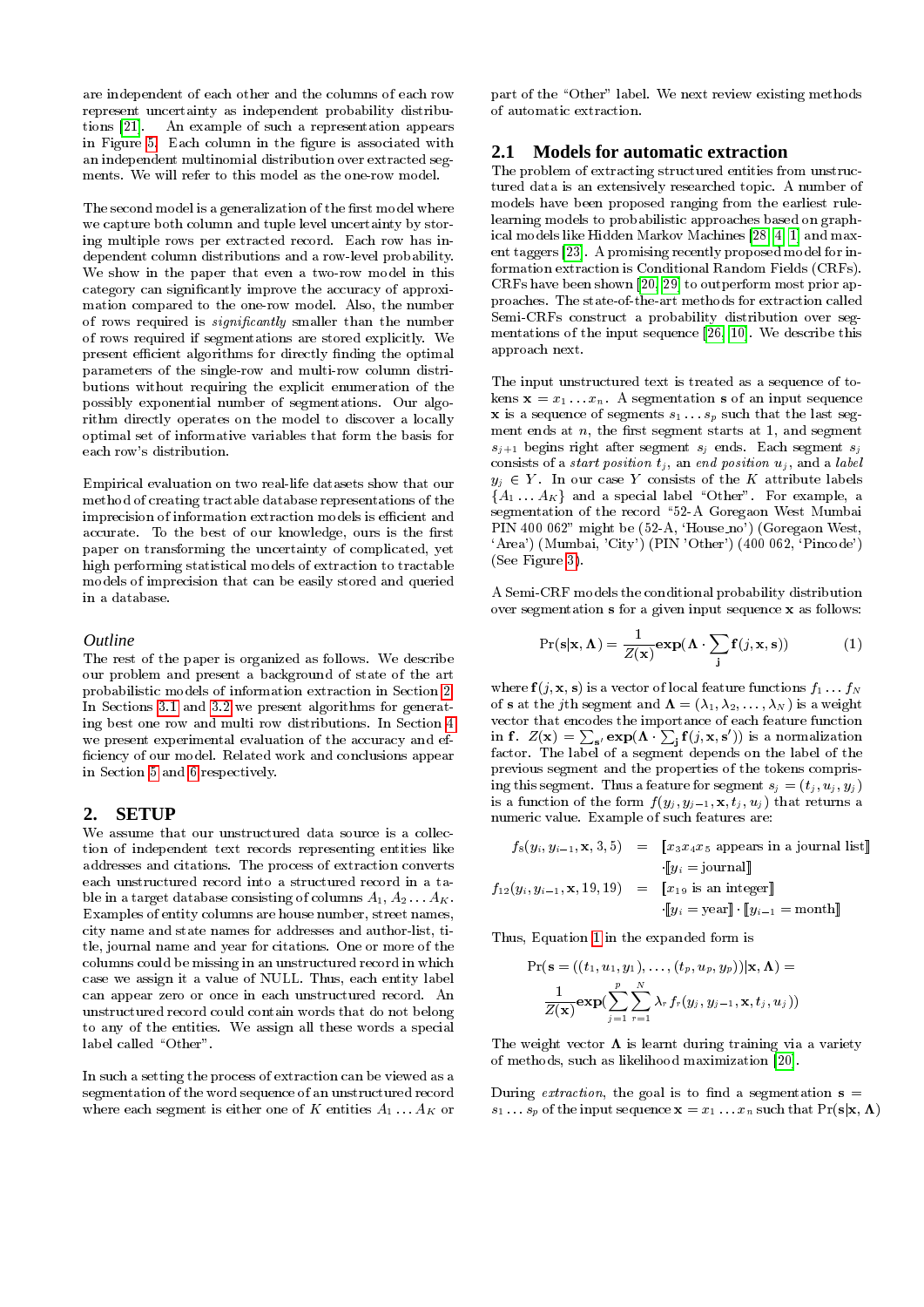

<span id="page-2-0"></span>Figure 1: Reliability plots for two datasets. The diagonal line denotes the ideal ending points of the bars.



<span id="page-2-1"></span>Figure 2: Histogram of the number of segmentations required for covering a probability mass  $p$ .

(as defined by Equation [1\)](#page-1-2) is maximized.

$$
\arg\max_{\mathbf{s}} \Pr(\mathbf{s}|\mathbf{x}, \mathbf{\Lambda}) = \arg\max_{\mathbf{s}} \mathbf{\Lambda} \cdot \sum_{j} \mathbf{f}(y_j, y_{j-1}, \mathbf{x}, t_j, u_j)
$$

The right hand side can be efficiently computed using dynamic programming. Let  $L$  be an upper bound on segment length. Let  $s_{i,y}$  denote set of all partial segmentation starting from 1 (the first index of the sequence) to  $i$ , such that the last segment has the label  $y$  and ending position  $i$ . Let  $V(i, y)$  denote the largest value of  $\mathbf{\Lambda} \cdot \sum_{\mathbf{j}} \tilde{\mathbf{f}}(\tilde{j}, \mathbf{x}, \mathbf{s}')$  for any  $\mathbf{s}' \in \mathbf{s}_{i:y}$ . The following recursive calculation finds the best segmentation:

$$
V(i,y) = \begin{cases} \begin{array}{c} \max_{y',i'=i-L...i-1} V(i',y') \\ +\Lambda \cdot \mathbf{f}(y,y',\mathbf{x},i'+1,i) & \text{if } i > 0 \\ 0 & \text{if } i = 0 \\ -\infty & \text{if } i < 0 \end{array} \end{cases} \tag{2}
$$

The best segmentation then corresponds to the path traced by  $\max_y V(|\mathbf{x}|, y)$ . The probability of the best segmentation can be calculated using Equation [1.](#page-1-2) The above algorithm can be easily extended to find not just a single highest probability segmentation but the  $k$  highest scoring segmentations for any given  $k$ .

In typical real-life extraction tasks the highest scoring extraction is not necessarily the correct extraction. Fortunately, unlike in earlier generative models like HMMs, the

probability of a segmentation as output by a CRF is sound in the sense that a probability of  $p$  denotes that there is a 100p% chance that the extraction is correct. We illustrate this via reliability plots in Figure [1](#page-2-0) for extraction on two datasets (descriptions of these datasets appear in Section [4\)](#page-7-0) where we show binned probabilities as output by the model against true accuracy calculated as the fraction of cases that were correct in that bin. We observe that the histograms are very close to the 45 degree line which conrms the claim that the probabilities are sound.

Also, in typical extraction models  $k$  might need to be quite large to cover a signicant probability mass. In Figure [2](#page-2-1) we plot the histogram of the number of segmentations needed to cover a probability mass of 0.9. In both the datasets, a signicant number of strings require more than just the top-10 segmentations.

These experiments establish that it is important to look beyond the topmost segmentation and challenges existing approaches that treat extraction as a 0/1 process of extracting just the highest scoring entities.

# **2.2 Database representation of extraction uncertainty**

We consider three alternatives for representing the uncertainty of extraction in a database system.

In each case we show how to return probabilistic answers to a project query of the form

select  $y_1, \ldots, y_l$  from T where source=**x** 

where  $T$  is an imprecise table and each  $y_i$  refers to one of the K columns  $A_1 \ldots A_K$  of T. Probabilistic results for such a query will return a set of rows where each row  $r$  consists of l segments of  $\mathbf{x}$   $(t_1, u_1), \ldots, (t_l, u_l)$  and a probability value  $p_r \ = \ \Pr(y_1 \ = \ (t_1, u_1), \ldots, y_l \ = \ (t_l, u_l)).$  We also allow a segment  $(t_i, u_i)$  to be *NULL* so as to incorporate missing labels.

#### *2.2.1 Segmentation per row model*

A straightforward representation is to first extract from the original model all segmentations with non-zero probability and represent each segmentation s as a separate row with a tuple-level uncertainty value equal to the probability Pr(s) of that segmentation [\[14\]](#page-11-5). Thus, each unstructured source record  $r$  will give rise to a variable number of rows in the database; all rows of the same record are linked via a shared key that constraints their probabilities to sum to 1. An example of such a representation appears in Figure [4.](#page-3-2)

In this model the probability of a query result is calculated by summing over all segmentations that match the result row as follows:

$$
\Pr(y_1=(t_1,u_1),\ldots,y_l=(t_l,u_l))=\sum_{\mathbf{s}:\forall i\,(t_i,u_i,y_i)\in\mathbf{s}}\Pr(\mathbf{s})
$$

The main shortcoming of this approach is that the number of segmentations could be exponential in the size of the source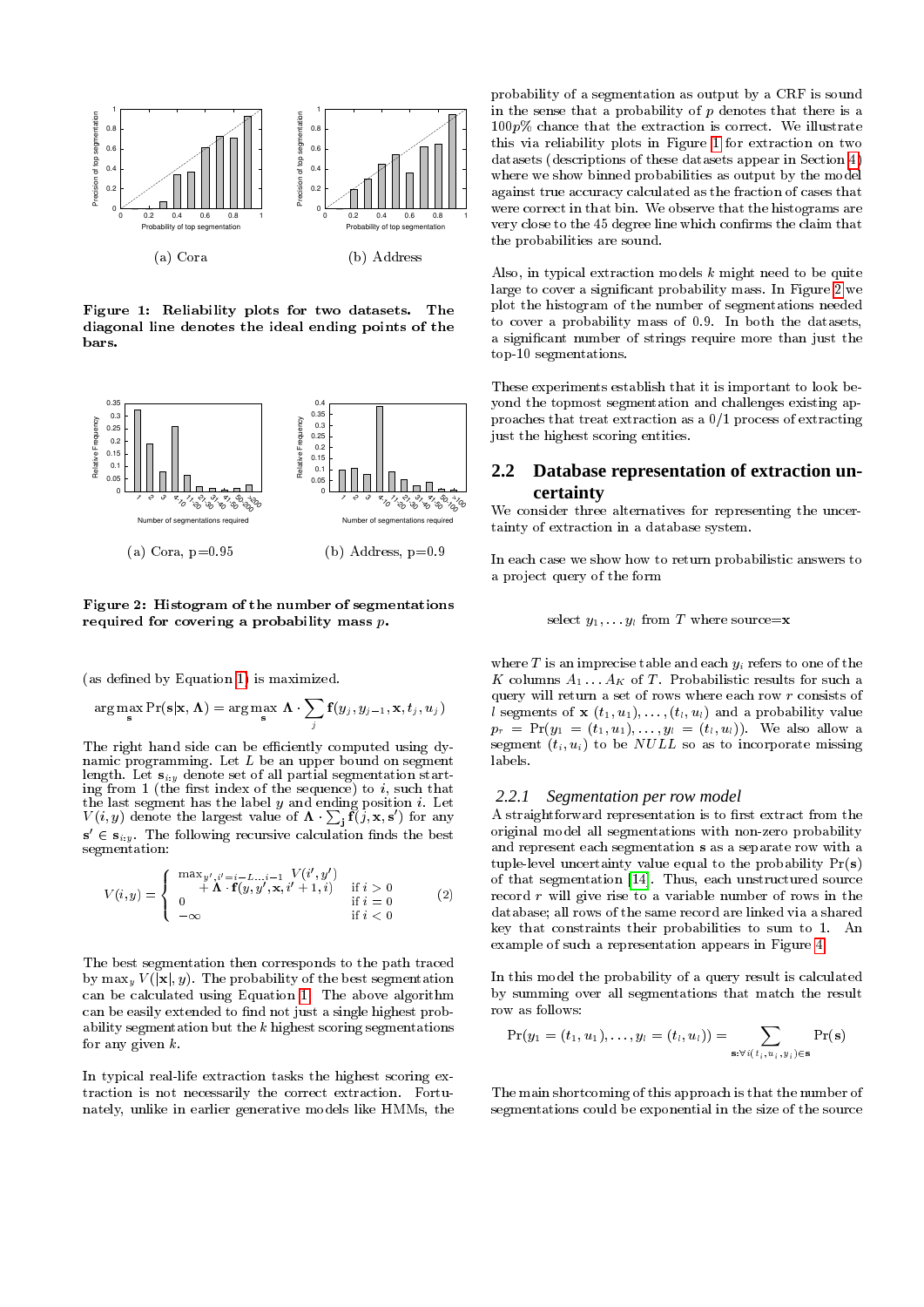|         | House_no | Area          | City        | Pincode | Probability |
|---------|----------|---------------|-------------|---------|-------------|
| $s_{1}$ | 52       | Goregaon West | Mumbai      | 400 062 |             |
| $s_{2}$ | 52- A    | Goregaon      | West Mumbai | 400 062 | 0.2         |
| S 3     | 52-A     | Goregaon West | Mumbai      | 400 062 | 0.5         |
| S 4     | 52       | Goregaon      | West Mumbai | 400 062 | 0.2         |

Figure 3: Four segmentations of the address string '52-A Goregaon West Mumbai 400 076' along with their probabilities.

| Ιd | House_no | Area          | $\mathrm{City}$ | Pincode | Prob |
|----|----------|---------------|-----------------|---------|------|
|    | 52       | Goregaon West | Mumbai          | 400 062 | 0.1  |
|    | $52-A$   | Goregaon      | West Mumbai     | 400 062 | 0.2  |
|    | $52-A$   | Goregaon West | Mumbai          | 400 062 | 0.5  |
|    | 52       | Goregaon      | West Mumbai     | 400 062 | 0.2  |

Figure 4: Segmentation-per-row model for the example in Figure [3.](#page-3-0)

| .u | House no                   | Area                                           | $\mathbf{C}$ it v                      | Pincode         |
|----|----------------------------|------------------------------------------------|----------------------------------------|-----------------|
|    | 52(0.3)<br>- 52-A<br>(0.7) | (0.6)<br>West<br>Goregaon<br>(0.4)<br>Goregaon | (0.6)<br>Mumbai (<br>West Mumbai (0.4) | 400 062<br>1.0) |

| Figure 5: One-row model for the example in Figure 3. |  |  |  |  |
|------------------------------------------------------|--|--|--|--|
|                                                      |  |  |  |  |

| Id | House_no                    | Area                | $\rm\bf City$     | Pincode     | Prob |
|----|-----------------------------|---------------------|-------------------|-------------|------|
|    | 52(0.167)<br>52 A $(0.833)$ | Goregaon West (1.0) | Mumbai $(1.0)$    | 400062(1.0) | 0.6  |
|    | 52(0.5)<br>$52-A(0.5)$      | Goregaon $(1.0)$    | West Mumbai (1.0) | 400062(1.0) | 0.4  |

Figure 6: An optimal and exact two-row model for the example in Figure [3.](#page-3-0)

string. A naive way to deal with this problem is to take enough top segmentations that cover a big enough probability mass (say 0:95), and store these segmentations exactly. However, as Figure [2](#page-2-1) illustrates, for quite a few strings we may end up retrieving a large number of segmentations.

Hence we are limited by two things  $-$  (a) we cannot afford to enumerate the top segmentations and (b) we are only allowed to populate a small number of rows in the imprecise database. To tackle these issues, instead of representing the uncertainty exactly, we will resort to approximate methods.

#### *2.2.2 One-row model*

In this representation we allocate one row per unstructured record but each column instead of being a precise value is a distribution over possible values it can take [\[21\]](#page-11-7). For the case of discrete text data, a natural choice for the column distribution is a multinomial distribution which assigns a probability value for each segment  $(i, j)$  of the input **x** such that the sum of the probability over all segments is equal to 1. An example of such a distribution appears in Figure [5.](#page-3-1)

Let  $Q_y(i, j)$  denote the probability for segment  $(i, j)$  for column y. Then the probability of the query result  $\mathbf{q} = (y_1 =$  $(t_1, u_1) \ldots y_l = (t_l, u_l)$  is:

<span id="page-3-4"></span>
$$
Q(\mathbf{q}) = \prod_{(t_i, u_i, y_i) \in \mathbf{q}} Q_{y_i}(t_i, u_i)
$$
 (3)

In Section [3.1](#page-4-0) we show how to compute the best values of the  $Q_y(i, j)$  parameters from the original extraction model.

While the one-row representation is storage-wise compact, it has the potential of grossly violating the true distribution <span id="page-3-3"></span><span id="page-3-2"></span><span id="page-3-1"></span><span id="page-3-0"></span>because it treats the column distributions as being independent of each other. For example, the probability of the query result ((Area='Goregaon West'), (City='Mumbai')) in this model is  $0.6 \times 0.6 = 0.36$  whereas the true probability from Figure [3](#page-3-0) is  $0.5 + 0.1 = 0.6$ .

## *2.2.3 Multi-row model*

We generalize the one-row model to storing multiple rows per extracted record with each row storing its own set of independent column distributions. In addition, each row has a row-level probability and the probability of a segmentation is obtained via a weighted sum of probability induced by each row. Let  $\pi_k$  denote the row probability of the  $k^{th}$  row and  $Q_y^k(i,j)$  denote the multinomial parameter for segment  $(i, j)$  for column y of the  $k^{th}$  row. We present an example in Figure [6](#page-3-3) where the number of rows  $m$  is 2.

In this case, the probability of a query result q is computed as

$$
Q(\mathbf{q}) = \sum_{k=1}^{m} \pi_k \prod_{(t_i, u_i, y_i) \in \mathbf{q}} Q_{y_i}^k(t_i, u_i)
$$
(4)

This model allows the approximate probability of a segmentation s,  $Q(s)$  to be broken down into additive components, with each component being a product of marginals rather than an unwieldy joint distribution.

## **2.3 Quantifying approximation quality**

Since the one-row and multi-row models are approximations of the true distribution  $P(s)$ , we need a measure of the divergence between the two. A popular metric from statistics for measuring the gap between a true distribution  $P(s)$  and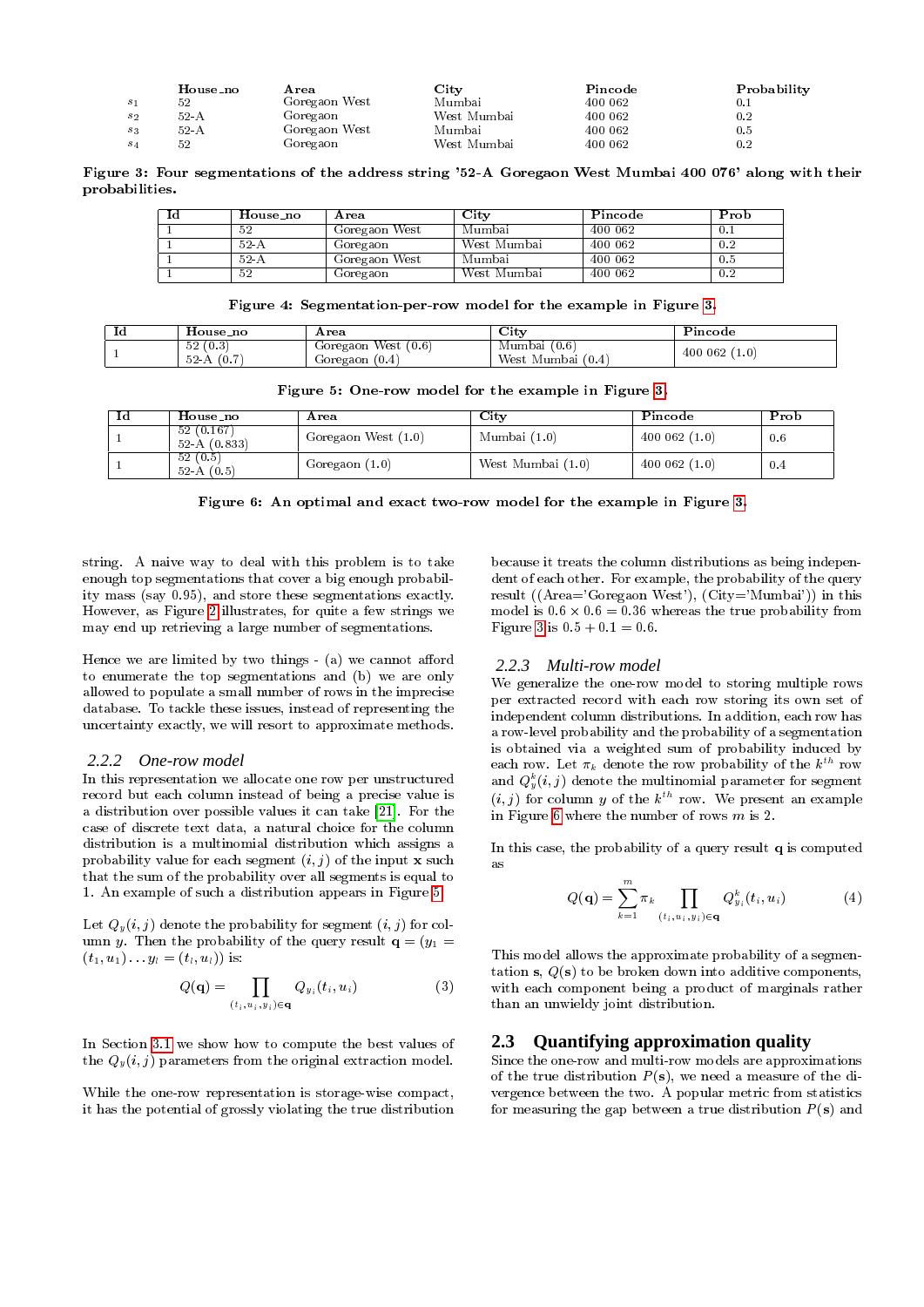its approximation  $Q(s)$  is KL-divergence.

$$
KL(P||Q) = \sum_{s} P(s) \log \frac{P(s)}{Q(s)}
$$
(5)

KL-divergence achieves its minima of zero iff  $Q = P$ . This measure has been found to provide more robust and meaningful values of distances between distributions than generic vector measures like L2 and L1. Further, it can be shown that  $L1(P||Q) \leq (KL(P||Q)2\log 2)^{\frac{1}{2}}$ . Another advantage of this measure is that it is continuous and allows the use of numerical optimization methods to choose the best approximation.

## **3. APPROXIMATIONS**

In this section we show how to compute the parameters of the one-row and multi-row model so as to minimize the divergence with the true extraction model  $P(s)$ . Our goal is to design methods that do not require the explicit enumeration of all possible segmentations from the model because there can be an exponentially (in the length of the input) large number of them.

## <span id="page-4-0"></span>**3.1 One row model**

The multinomial parameters of a one-row model can be easily computed by directly optimizing on the KL function.

<span id="page-4-2"></span>
$$
\min_{Q} KL(P||Q) \equiv \max_{Q} \sum_{s} P(s) \log Q(s)
$$
\n
$$
= \sum_{s} P(s) \sum_{(t,u,y) \in s} \log Q_{y}(t,u) \qquad \text{(from Eq 3)}
$$
\n
$$
= \sum_{(t,u,y)} \sum_{s:(t,u,y) \in s} P(s) \log Q_{y}(t,u)
$$
\n
$$
= \sum_{(t,u,y)} P((t,u,y)) \log Q_{y}(t,u) \qquad (6)
$$

where  $P((t, u, y))$  denotes the marginal probability of segment  $(t, u, y)$  in our extraction model P. Now, for each y, the inner sum is the KL distance of  $Q_y$  from  $P(., ., y)$  (up to a constant involving only  $P$ ). Thus, we can minimize the overall objective by setting

$$
Q_y(t, u) = P((t, u, y))
$$
\n<sup>(7)</sup>

Figure [5](#page-3-1) contains an example of optimal one-row parameters for the given segmentation set.  $P((t, u, y))$  can be directly computed without enumerating any segmentations as we show next.

#### <span id="page-4-3"></span>*3.1.1 Computing marginals from model* P(s)

In this section we show how to compute the marginal probabilities  $P((t, u, y))$  of a segment from the original model.

Recall from Section [2](#page-1-1) that the probability of a segmentation  $s$  in  $P$  is given as

$$
\Pr(\mathbf{s}|\mathbf{x}) = \frac{1}{Z(\mathbf{x})} \exp(\Lambda \cdot \sum_{\mathbf{j}} \mathbf{f}(j, \mathbf{x}, \mathbf{s}))
$$

The marginal probability of a segment  $(t, u, y)$  is the sum of the probability  $P(s)$  of all segmentation s that contain this

segment. Thus,

$$
P((t, u, y)) = \sum_{\mathbf{s}: (t, u, y) \in \mathbf{s}} \frac{1}{Z(\mathbf{x})} \exp(\Lambda \cdot \sum_{\mathbf{j}} \mathbf{f}(\mathbf{x}, \mathbf{s}))
$$

The outer summation could be over exponential number of segmentations that contain a segment  $(t, u, y)$ . Fortunately, the form of the distribution  $P$  can be exploited to compute this summation efficiently through a linear time forward pass followed by a backward pass. This is a standard forwardbackward message passing algorithm [\[26\]](#page-11-11) and can be skipped on first reading.

#### Forward pass:

Define  $\alpha_i(y)$  as the value of  $\sum_{{\mathbf{s'}} \in {\mathbf{s}}_{i:y}} \exp(\Lambda \cdot \sum_{{\mathbf{j}}} {\mathbf{f}}(j, {\mathbf{s'}} , {\mathbf{x}}))$ where  $\mathbf{s}_{i:y}$  denotes all segmentations from 1 to  $i$  ending at  $i$  and labeled  $y$ . The value of  $\alpha_i(y)$  is computed recursively as

$$
\alpha_i(y) = \sum_{i'=i-L+1}^i \sum_{y' \in Y} \alpha_{i'-1}(y') \exp(\Lambda \cdot \mathbf{f}(y, y', \mathbf{x}, i', i))
$$

where  $L =$  maximum segment length and the base case value  $\alpha_1(y) = 1$  for all y. This gives,  $Z(\mathbf{x}) = \sum_y \alpha_{|\mathbf{x}|}(y)$ .

#### Backward pass:

In this pass we compute a set of  $n$  beta terms recursively as follows

$$
\beta_i(y) = \sum_{i'=i+1}^{\min(i+L,n)} \sum_{y' \in Y} \beta_{i'}(y') \exp(\Lambda \cdot \mathbf{f}(y', y, \mathbf{x}, i+1, i'))
$$

The base case value  $\beta_n(y) = 1$  for all y. Thus we need to compute  $nK$   $\alpha$  and  $\beta$  terms one for each position, label combination and the entire computation takes  $O(nLK^2)$  time.

#### Computing marginals:

Once the  $\alpha_i$  and  $\beta_i$  terms are available for each position of the sequence, we can compute the marginal probability of any segment  $(t, u, y)$  as follows:

<span id="page-4-4"></span>
$$
P((t, u, y)) = \frac{\beta_u(y)}{Z(\mathbf{x})} \sum_{y'} \alpha_{t-1}(y') \exp(\Lambda \cdot \mathbf{f}(y, y', \mathbf{x}, t, u)) \qquad (8)
$$

The marginals as computed above however have one limitation; they do not enforce the constraint we have in our extraction task that a label  $y$  can appear only once in an entire segmentation. It can be shown that any algorithm that exactly enforces such a constraint would be exponential in the number of labels. A number of algorithms exist in the graphical modeling literature for approximating the calculation of marginals in complex models [\[30,](#page-11-12) [9,](#page-10-9) [19\]](#page-11-13). We skip details of the approximate method in this paper because it is not crucial to the scope of this paper and the details are somewhat involved.

## <span id="page-4-1"></span>**3.2 Multi-row model**

In the multi-row model, we will consider multiple, but fixed (say  $m$ ) number of rows, each one of which is a one-row model. The parameters of this model are the m row probabilities  $\pi_k$  and for each row k, the multinomial distribution parameters  $Q_y^k(t,u)$  for each label  $y$ . We need to find the values of these parameters to minimize KL distance with  $P(s)$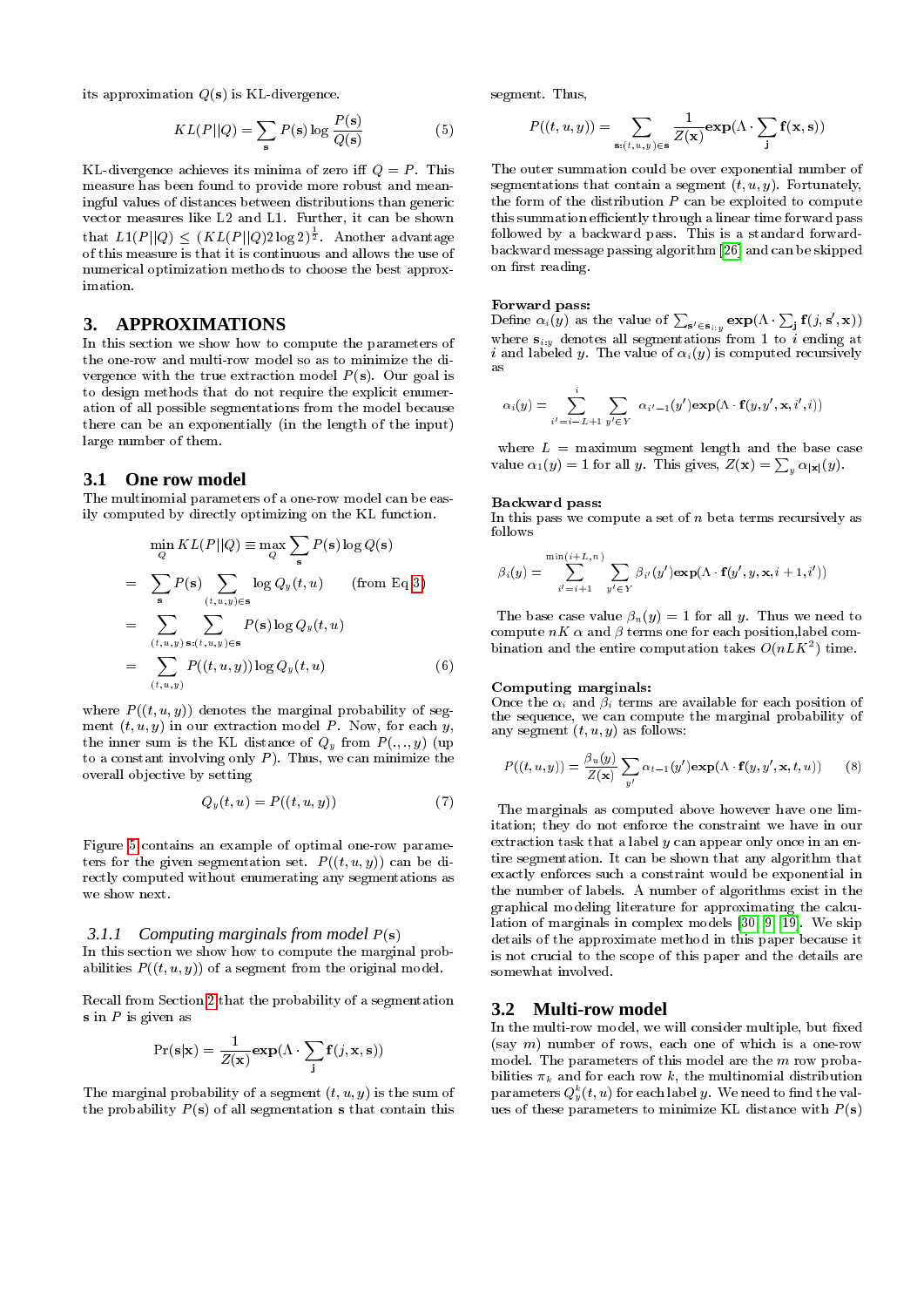which is equivalent to maximizing the following objective.

$$
\max_{\pi_k, Q^k} \sum_{\mathbf{s}} P(\mathbf{s}) \log \sum_{k=1}^m \pi_k Q^k(\mathbf{s}) \tag{9}
$$

where  $Q^k(\mathbf{s})\,=\,\prod_{(t,\,u\,,\,y)\,\in\,\mathbf{s}}Q^k_y(t,\,u).$  Unlike in the one-row model, we cannot obtain the optimal parameter values in closed form because of the summation within the log. However, for the case where we can enumerate individual segmentations s, this objective reduces to a well-known problem in statistics of learning a mixture model [\[13\]](#page-11-14). We will first discuss this enumeration-based approach and then present our algorithm that works directly on the model.

## <span id="page-5-3"></span>**3.3 Enumeration-based approach**

Let  $S = s_1, \ldots s_D$  be an enumeration of all segmentations produced from our original model  $P(s)$ . Our objective is

$$
\max_{\pi_k, Q^k} \sum_{d=1}^D P(\mathbf{s}_d) \log \sum_{k=1}^m \pi_k Q^k(\mathbf{s}_d)
$$

This is a well-known problem of learning the parameters of a mixture model and is solved using the classical Expectation-Maximization (EM) algorithm [\[13\]](#page-11-14). The algorithm starts with an initial guess of the parameter values and then iteratively performs the following two steps:

**E** step where for each  $s_d$  we find the probability  $R(k|s_d)$  of its belonging to component  $k$  given the current set of parameters

$$
R(k|\mathbf{s}_d) = \frac{\pi_k Q^k(\mathbf{s}_d)}{\sum_i \pi_i Q^i(\mathbf{s}_d)}
$$

This step can be thought of as a soft assignment of segmentations to each of the m components.

M step where we update model parameters using the above soft assignments to calculate the most likely values of parameters as follows:

$$
Q_y^k(t, u) = \frac{\sum_{\mathbf{s}_d \in S: (t, u, y) \in \mathbf{s}_d} P(\mathbf{s}_d) R(k|\mathbf{s}_d)}{\sum_{\mathbf{s}_d \in S} P(\mathbf{s}_d) R(k|\mathbf{s}_d)}
$$

$$
\pi_k = \sum_{\mathbf{s}_d \in S} P(\mathbf{s}_d) R(k|\mathbf{s}_d)
$$

The algorithm iteratively updates parameters as above until convergence. It can be proved that in each iteration the EM algorithm improves the value of the objective and at conver-gence finds a locally optimal value of the parameters [\[13\]](#page-11-14). Although the algorithm can get stuck at local optima and is sensitive to the initial seeds, we have empirically found that for low dimensional data (e.g.  $|Y| = 3 - -7$  dimensions in our case) and with multiple randomly seeded values of the initial soft assignment  $R(k|\mathbf{s})$ , the EM algorithm almost always reaches the global optimum in a few number of iterations. Since each iteration of the EM algorithm improves (a lower bound of) the objective function, so modulo any local optima, this scheme provides a good yardstick to benchmark any other algorithm.

<span id="page-5-1"></span>

Figure 7: Example of a three-way partitioning using informative variables.

#### **3.4 Structural approach**

We now present our approach to generate multi-row models that does not entail enumeration of segmentations. The components corresponding to the rows in this case are assumed to cover disjoint sets of segmentations. We will show in Section [3.5](#page-6-0) how to remove this limitation. Thus, for any segmentation exactly one of the rows has a non-zero probability. We achieve this disjointness by choosing a set C of boolean variables that form a binary decision tree with  $m$ leaves. Each segmentation satisfies exactly one of the paths in the tree. Our revised objective (Equation [10\)](#page-5-0) with disjoint  $Q^k$  components can be written as

<span id="page-5-0"></span>
$$
\max \sum_{k=1}^{m} \Pr(C_k) \sum_{\mathbf{s}} P(\mathbf{s}|C_k) \log \pi_k Q^k(\mathbf{s})
$$

where we have removed the summation within the log by using the fact that a segmentation s that satisfies condition  $C_k$  will have a non-zero probability of generation only from  $Q^k$  .

Since each  $Q^k$  is equivalent to our one-row model, we can use Equation [6](#page-4-2) to rewrite our objective as:

$$
\max \sum_{k=1}^m \Pr(C_k) (\log \pi_k + \sum_{(t,u,y)} P(t,u,y|C_k)\log Q^k_y(t,u)) \ (10)
$$

For a given choice of  $C$ , this is maximized by choosing  $Q_y^k(t,u) = P(t,u,y|C_k)$  and  $\pi_k = \Pr(C_k)$ . Thus, our remaining goal is to choose a partitioning  $C$  so as to maximize the objective.

<span id="page-5-2"></span>
$$
\sum_{k=1}^{m} \Pr(C_k) (\log P(C_k) + \sum_{(t, u, y)} P(t, u, y | C_k) \log P(t, u, y | C_k)) (11)
$$

We achieve the  $m$ -way partitioning by sequentially choosing binary split variables to grow a tree of variables until we reach  $m$  leaves, each of which corresponds to our desired partition. Our variables correspond to various kinds of conditions on segmentations. We consider three kinds of boolean variables:

•  $\mathcal{A} = \{A_{tuy} | t \geq u, y \in Y \cup \{'\}'\}$ : Variable  $A_{tuy}$  is one if a non-NULL segment  $(t, u)$  is present and has a label y. If  $y = '$   $\angle'$  then the segment's label is not conditioned on.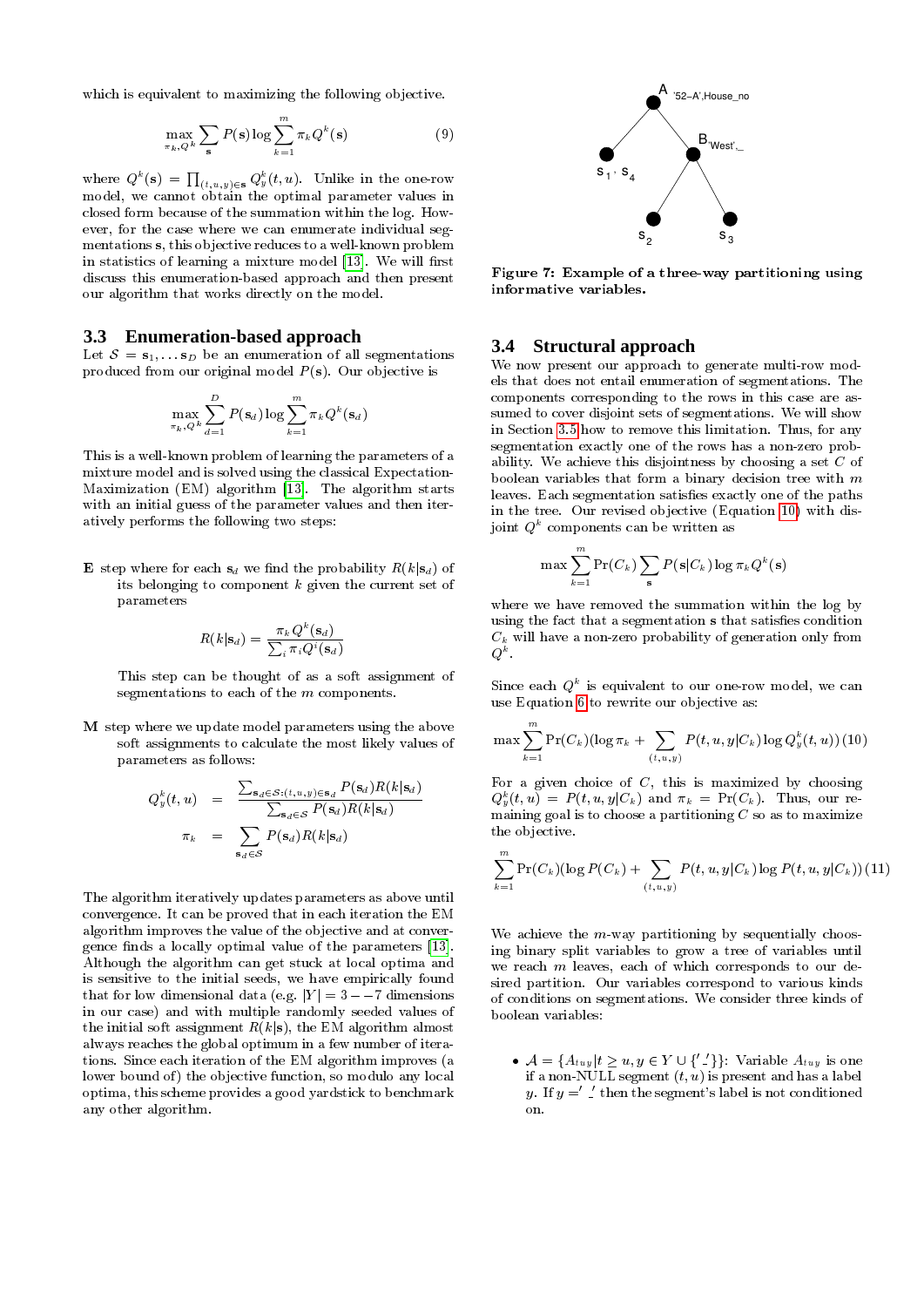- $\mathcal{B} = \{B_{ty} | y \in Y \cup \{'\} \}$ : Variable  $B_{ty}$  is one if a segment starts at position  $t$  with label  $\hat{y}$  or with no condition on label when  $y = '$ . In this case the end boundary of the segment is not conditioned on.
- $C = {C_{uy}}|y \in Y \cup {'}_{}^{'}\}$  Variable  $C_{uy}$  is one if a segment ends at position  $u$ . The start boundary of the segment is not conditioned on. The segment label is ignored if  $y = '$ .

Figure [7](#page-5-1) illustrates a three-way tree on the example string in Figure [3,](#page-3-0) created using these variables. The root variable  $A_{52-A,House\_no}$  is true iff the segment '52-A' is labeled 'House no'. Similarly  $B_{West}$  is true if any segment starts with the word 'West'. Here, a label is not part of the condition.

Let c denote a sequence of decision tree nodes from root to leaf, For a given condition c, let

$$
H(c) = \Pr(c) (\log P(c) + \sum_{(t,u,y)} P(t, u, y|c) \log P(t, u, y|c))
$$

Thus our objective from Equation [11](#page-5-2) is  $\sum_k H(C_k)$ . At any stage when we choose to split node  $c$  using another variable  $v \in A \cup B \cup C$  we pick v so as to maximize the gain  $I(v, c)$ of  $v$  given condition  $c$  as defined below

$$
I(v, c) = H(c, v = 1) + H(c, v = 0) - H(c)
$$
 (12)

At each stage we pick the leaf node c from the tree and a corresponding variable  $v$  so as to get the highest gain. We stop when we have obtained the desired  $m$  number of leaf nodes.

 $H(c)$  can be computed directly from model  $P(s)$  without any enumeration using a slight variant of the algorithm presented in [3.1.1](#page-4-3) for computing the conditional marginals  $P(t, u, y|c)$  and  $P(c)$ . The only change is that in the forward and backward pass we disallow any segments that violate condition c. From these we can compute the conditional marginals  $P(t, u, y|c)$  and the value of  $Z(x|c)$  analogously to the unconditional case as  $Z(\mathbf{x}|c) = \sum_{y} \alpha(|\mathbf{x}|, y|c)$ . From these  $P(c)$  is available as

<span id="page-6-1"></span>
$$
P(c) = \frac{Z(\mathbf{x}|c)}{Z(\mathbf{x})}
$$
 (13)

The above algorithm achieves the maximum gain in objective at each stage, and thus can be considered a greedy algorithm like most decision tree construction algorithms. It is possible to design an optimal algorithm that runs in  $O(n^3m^2K^4)$  time where  $n$  is the length of the sequence and  $K$  is the number of labels. In contrast the greedy algorithm here is  $O(mn^2 K)$  which is practical since typically n, the number of words in an unstructured record, is no more than 100.

# <span id="page-6-0"></span>**3.5 Merging structures**

The structural approach makes a disjoint partitioning of segmentations whereas the EM algorithm in the enumerationbased approach of Section [3.3](#page-5-3) allows a segmentation to overlap with arbitrary number of mixtures; thus the structured

approach is likely to be worse than the enumeration approach in terms of approximation quality.

In this section, we present a fix to this problem. In the structural approach we generate many more than the required  $m$ partitions. In practice, we can go on making partitions till the gain obtained by a partition split is negligible. Let  $m_0$ denote the number of initial partitions obtained in this manner.

We view the one-row model of each partition as a compound segmentation. Now we can apply the EM-based approach to cluster these  $m_0$  compound segmentations into  $m$  rows. Us-ing the notation of Section [3.3,](#page-5-3) we will have  $|S| = m_0$  with s denoting a compound segmentation whose distribution we denote by  $P()$ . Each compound segmentation s output by the structural approach is associated with a condition  $c_s$ which is used to calculate a total probability  $P(s)$  (using Equation [13\)](#page-6-1), and, for each label  $y$  a multinomial distribution  $P_{y}^{s}(t, u)$  (using Equation [8](#page-4-4) after conditioning the  $\alpha$ ,  $\beta$ and Z terms on  $c_s$ . We will merge these  $m_0 P(\bar{)}$  distributions to  $m(Q)$  distributions using the EM algorithm.

We now show how to apply the EM-algorithm for compound segmentations without enumerating the constituents of any one of them. For the M-step, to compute  $Q_y^k(t, u)$ , instead of summing over only those s that contain the segment  $(t, u, y)$ , we probabilistically sum over all the s, because the membership of a segment in a compound segmentation is now probabilistic instead of being hard. Thus,

$$
Q_y^k(t,u) = \frac{\sum_{\mathbf{s}_d \in \mathcal{S}} P(\mathbf{s}_d) P_y^{\mathbf{s}_d}(t,u) R(k|\mathbf{s}_d)}{\sum_{\mathbf{s}_d \in \mathcal{S}} P(\mathbf{s}_d) R(k|\mathbf{s}_d)}
$$

However, the E-step is challenging because it involves computing  $Q^k(\mathbf{s})$ , which is the probability of generating the distribution of the compound segmentation s from the distribution represented by the  $k^{th}$  row. Here we exploit two insights: (a) The columns of the row are independent, so the probability of generation can be decomposed over labels. (b) Each label defines a multinomial distribution over its possible segments, in both  $P(\mathbf{s})$  as well as  $Q^k(\mathbf{s})$ . This allows us to use the method proposed in [\[2\]](#page-10-10) which reduces the problem of finding the probability of generating one multinomial distribution from another to a measure of divergence between the two. This distance, which turns out to be KL divergence for our scenario, is a special case of the general Bregman divergence framework of [\[2\]](#page-10-10). In our case, the probability of generation,  $Q^k(\mathbf{s})$ , can be seen to be ([\[2\]](#page-10-10)):

$$
Q^{k}(\mathbf{s}) \propto \exp(-\sum_{y} KL(P_{y}(\mathbf{s}) || Q_{y}^{k})) \tag{14}
$$

where  $P_y(s)$  is the multinomial distribution for the label y in the compound segmentation  ${\bf s}$  and  $Q_y^k$  is its counterpart in the  $k^{th}$  component of the multi-row model.

Thus, it is possible to soft-merge the  $m_0$  partitions into  $m$ clusters using the EM algorithm without any enumeration. Since each of the original  $m_0$  partitions was represented by a conjunction of hidden variables, every component in the final  $m$ -row model is now a weighted disjunction of such conjunctions. This representation is clearly richer and more expressive than the original conjunctive form.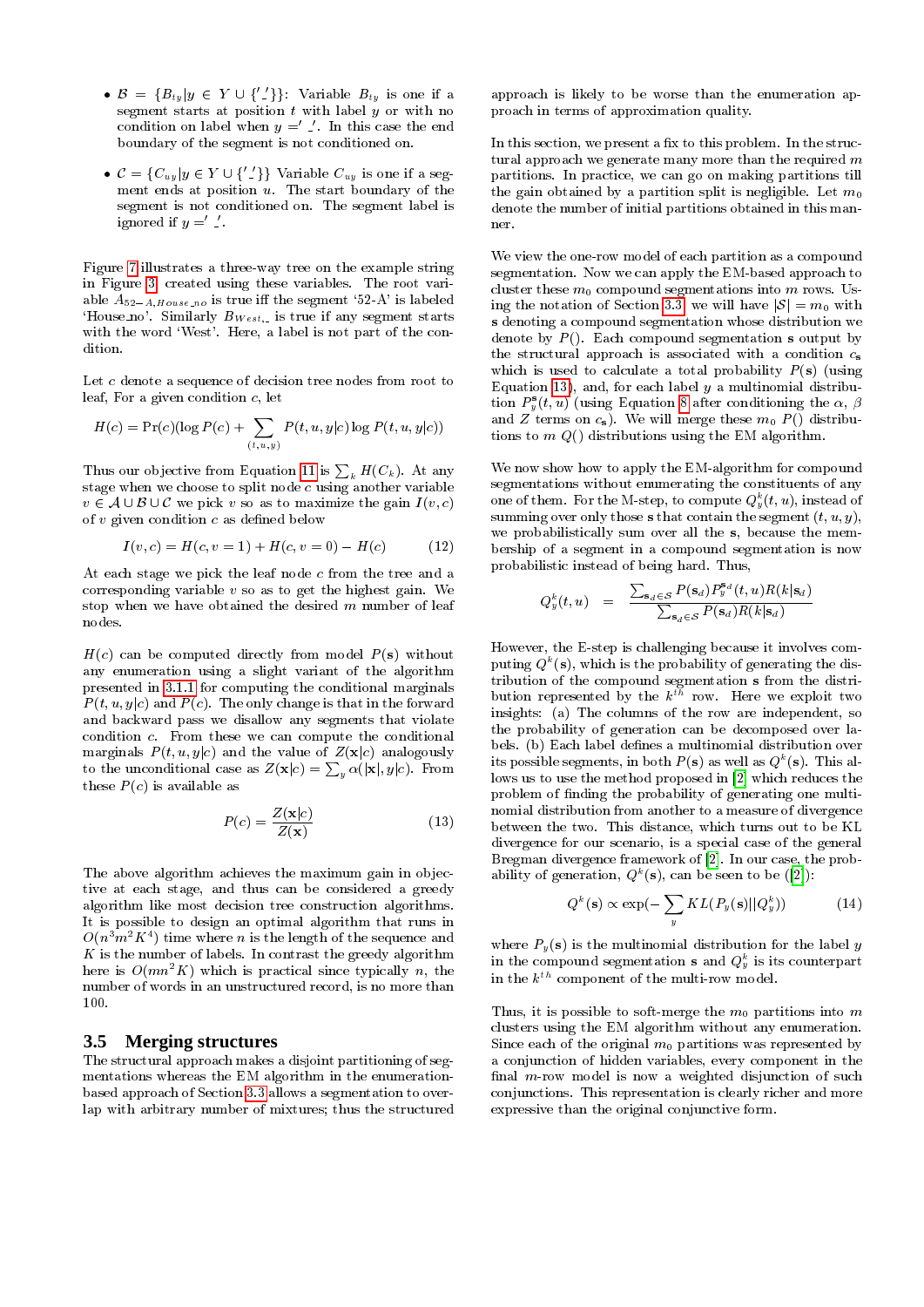We will also present empirical evidence to show that this merging step causes a signicant increase in our objective value and also compares favorably with the ideal EM solution that uses enumeration to estimate its model parameters. We will also show that in practice,  $m_0$  is not large. In fact, we will show that  $m_0$  is much smaller than the number of segmentations we would have retrieved, had we gone for an enumeration of the top- $k$  segmentations.

Our final algorithm for finding the best  $m$ -row model without enumerating segmentations is outlined in Algorithm [1.](#page-7-1)

Algorithm 1 StructMerge(m, gainCutOff)

<span id="page-7-1"></span> $[Create$  partitions until gain  $<$  gainCutOff] Initialize partition tree with a single node. while tree has unvisited leaves do  $c \leftarrow$  unvisited leaf. Mark c visited. Find variable  $v \in A \cup B \cup C$  with largest gain  $I(c, v)$ if (gain  $>$  gainCutOff) then Split c on  $v = 1$  and  $v = 0$  to create two leaves.

{Merge partitions using EM to get  $m$  rows}

 $paths \leftarrow path to all leaves each of which defines a partition$ 

for all  $s <$  paths.size() do  $\forall u, y$  : Compute  $\alpha_u(y|s)$  and  $\beta_u(y|s)$  via forwardbackward algorithm restricted to segments that satisfy the condition of s  $P[s] \leftarrow \frac{Z(\mathbf{x}|s)}{Z(\mathbf{x})}$  where  $Z(\mathbf{x}|s) \leftarrow \sum_{y} \alpha_{|\mathbf{x}|}(y|s)$  $\forall t, u, y: \text{Compute} \ P_y^s[t, u] \text{ via Equation 8}$  $\forall t, u, y: \text{Compute} \ P_y^s[t, u] \text{ via Equation 8}$  $\forall t, u, y: \text{Compute} \ P_y^s[t, u] \text{ via Equation 8}$  $\forall k < m, \forall s < paths.size()$ :  $Seed(R[k, s])$ ; loop {Until convergence} M step  $\forall k < m : \pi_k \leftarrow \sum_s P[s] R[k,s] ;$  $\forall k < m, y, t, u: \left[ \begin{array}{c} \sim \ \simbracket \bm{\Psi}_{y}^{k}[t,u] \gets \frac{\sum_{s} P[s] R[k,s] P_{y}^{s}[t,u]}{\sum_{s} P[s] R[k,s]}; \end{array} \right]$ E step  $\forall k < m, s < paths.size()$  :  $R[k, s] \leftarrow \frac{\pi_k \exp(-\sum_{y} KL(P_y^s || Q_y^b))}{\sum_{x} \pi_k \exp(-\sum_{y} KL(P_y^s || Q_y^b))}$  $\sum_l \pi_l \exp\left(-\sum_y KL(P_y^s || Q_y^l)\right)$ 

# <span id="page-7-0"></span>**4. EXPERIMENTS**

We now present an empirical evaluation of our method of curating imprecise databases from statistical models of structure extraction. Since ours is the first work on this topic, we first present in Section [4.2](#page-7-2) experiments to demonstrate that representing the imprecision of extraction is indeed useful in improving the quality of answers returned by the database. In other words, we show that the current practice of storing the topmost extraction in a conventional database can incur higher error than a database that captures extraction uncertainty. We next go on to evaluate in Section [4.3](#page-8-0) the two primary methods of representing imprecision via row uncertainty and column uncertainty and show that the multi-row representation that combines both forms of uncertainty provides better approximation for a fixed number of stored parameters. Finally we present results of evaluating our core contribution in the paper  $-$  the multi-row parameter approximation algorithm. We evaluate the algorithm both in

<span id="page-7-3"></span>

|          |         | Number of labels in query |      |      |      |  |
|----------|---------|---------------------------|------|------|------|--|
| Dataset  | Model   | 1                         | 2    | 3    | 4    |  |
| Address  | $Top-1$ | 0.31                      | 0.48 | 0.59 | 0.66 |  |
| (Weak)   | $Top-k$ | 0.22                      | 0.32 | 0.35 | 0.37 |  |
| Address  | $Top-1$ | 0.10                      | 0.17 | 0.22 | 0.26 |  |
| (Strong) | $Top-k$ | 0.08                      | 0.14 | 0.17 | 0.19 |  |
| Cora     | $Top-1$ | 0.16                      | 0.29 | 0.38 | 0.45 |  |
| (Weak)   | $Top-k$ | 0.10                      | 0.17 | 0.22 | 0.25 |  |
| Cora     | $Top-1$ | 0.07                      | 0.13 | 0.18 | 0.21 |  |
| (Strong) | $Top-k$ | 0.05                      | 0.09 | 0.12 | 0.14 |  |

Table 1: Square errors on projection queries of varying size over the top-1 and top-k models.

terms of the quality of approximation and efficiency of execution.

# **4.1 Datasets**

We used the following two real-life datasets for our experiments.

Cora: Cora is a popular citations benchmark [\[22\]](#page-11-1) that consists of 500 citations collected from the reference section of several academic papers. The columns of the corresponding citation table were paper title, author-list, booktitle, journal, page number, date, and volume. We use a subset of 125 citations as our test-set.

Address: The Address dataset consists of 770 home addresses of students in IIT Bombay India. The table columns were Street names, area, city name, state name and zipcode. Indian addresses are less regular than US addresses, and ex-tracting even fields like city names is challenging [\[4\]](#page-10-6). A subset of 440 addresses was used as the test-set.

For each dataset, we train a strong and a weak CRF model by varying the amount of training data. To train the strong model, we use 30% of the data for Cora and 50% for Address. To train both the weak models, we use 10% of the data. See [\[25\]](#page-11-15) for details of features used in training these models.

In each experiment, we retrieve enough segmentations to cover a sufficient probability mass (0.92 in the case of Cora and 0:96 for the Address dataset). This forms our test set and the divergence of a model is computed over this test set.

## <span id="page-7-2"></span>**4.2 Error reduction with probabilistic data**

We demonstrate the usefulness of capturing the uncertainties of extraction by showing that even for an imperfect extraction model, the current practice of storing the top-most extraction result can incur higher error than a probabilistic query processing system. Our queries project various subsets of the column labels and we measure the error in the query results with respect to the correct segmentation.

We report the square error, which is  $(1-p^*)^2$ , where  $p^*$  is the probability of the correct answer according to the stored model.

In Table [1](#page-7-3) we show the errors for two cases: First, Top-1, where we store the single best extraction. In this case if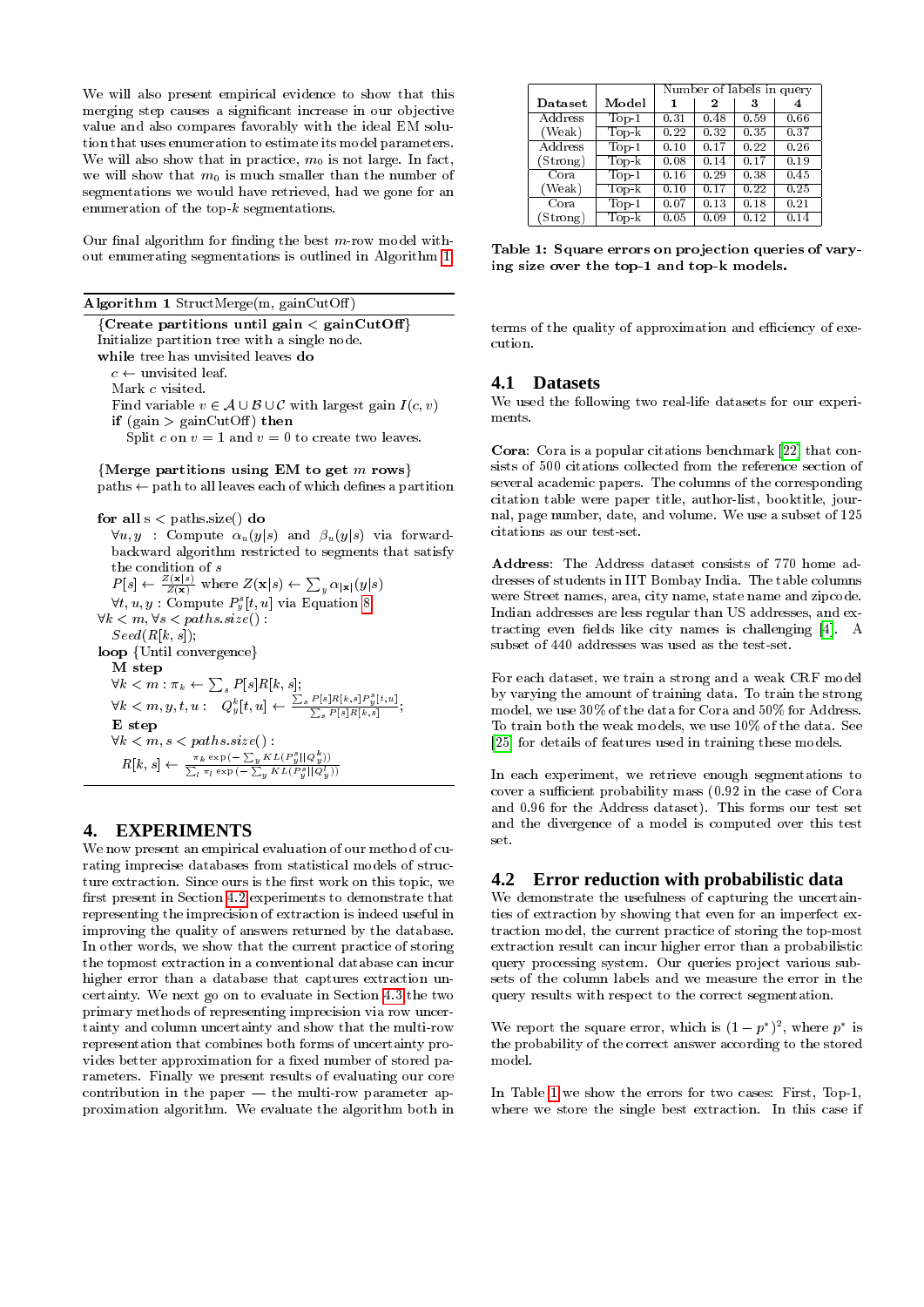

Figure 8: Comparing divergence of multi-row models with increasing  $m$ , against Segmentation-per-row model with the same number of parameters.

the single stored segmentation is correct, we get an error of 0, otherwise it is 1. Second, Top-k, where we store all segmentations with their probabilities so as to capture the Semi-CRF distribution exactly. This allows us to compare the best possible imprecise model with the current practice of storing extractions. We report errors for strongly as well as weakly trained extraction models.

Table [1](#page-7-3) shows a signicant drop in error from Top-1 to Top-k. This establishes that representing uncertainty in the database leads to more accurate query results and as we will see, even a simple two row approximation can achieve the same reduction in error as the ideal case of representing the entire distribution.

# <span id="page-8-0"></span>**4.3 Comparing models of imprecision**

We study the quality of approximation with increasing amounts of storage used for representing imprecision in the database. In Figure [8](#page-8-1) we compare the approximation quality of a multi-row model over  $m$  rows with a segmentation-per-row model where we store top- $k$  segmentations with  $k$  chosen so that both approaches store the same number of parameters.

We observe that the multi-row model has a significantly smaller divergence from the true model compared to the segmentation-per-row model when both are constrained to use the same number of parameters. For example for the Address dataset, with 2 rows the multi-row model can achieve a close to 0 divergence with the true model whereas the Segmentation-per-row approach using equivalent number of parameters (which amounts to roughly 4 rows) has a divergence of around 2.5.

The case of  $m = 1$  corresponds to the one-row model and we observe that going from one to two rows results in more than a factor of two reduction in divergence and increasing m further does not cause as dramatic a decrease.

These experiments show that the multi-row model that combines both row-level and column-level uncertainty provides an effective mechanism of capturing the uncertainty of an otherwise complex extraction model.

# **4.4 Evaluating the multi-row algorithm**

In this section, we compare our multi-row algorithm (structural+merging) with the enumeration-based approach and the simpler structural-only approach. Figure [9](#page-11-16) plots the KL distances obtained by the structural approach, structural+merging approach (with a gain cutoff of  $0.5$ ) and the enumeration approach all for  $m = 2$ . For reference we also show the one-row model. For the structural+merging approach, as well as the enumeration approach, the EM output was chosen by executing five different randomly seeded runs and selecting the one with the least KL distance over the test-set. The figures are plotted by sorting the data in increasing order of KL distances obtained by the enumeration algorithm.

<span id="page-8-1"></span>We observe from the graphs that the structural+merging approach is better than the structural approach and very close to the ideal enumeration approach.

The enumeration approach however runs EM over significantly more segmentations than the compound segmentations  $m_0$  generated in the structural+merging approach as we show in the next experiment.

For each multi-row model generated by the structural+merging approach, we record the number  $m_0$  of initial partitions and then find the smallest  $k$  for which the enumeration approach using top- $k$  segmentations would have smaller KL distance. Figure [10](#page-9-1) displays the variation of k with  $m_0$  for the Address dataset. We also display the  $y = x$  line to point out that k is always more than  $m_0$  and sometimes the gap is very large. This means that the structural+merging approach achieves almost the same approximation quality as the enumeration approach while computing a much fewer number of parameters.

## *Dependence on input parameters*

The two input parameters to the structural+merging approach are the number of rows m, and the gain cutoff  $\epsilon$ . We already studied the effect of  $m$  on the quality of approxi-mation in Section [4.3.](#page-8-0) In general,  $m$  is easy to determine based on the quality of approximation achieved for each m. The choice of the gain cutoff is less direct but as we show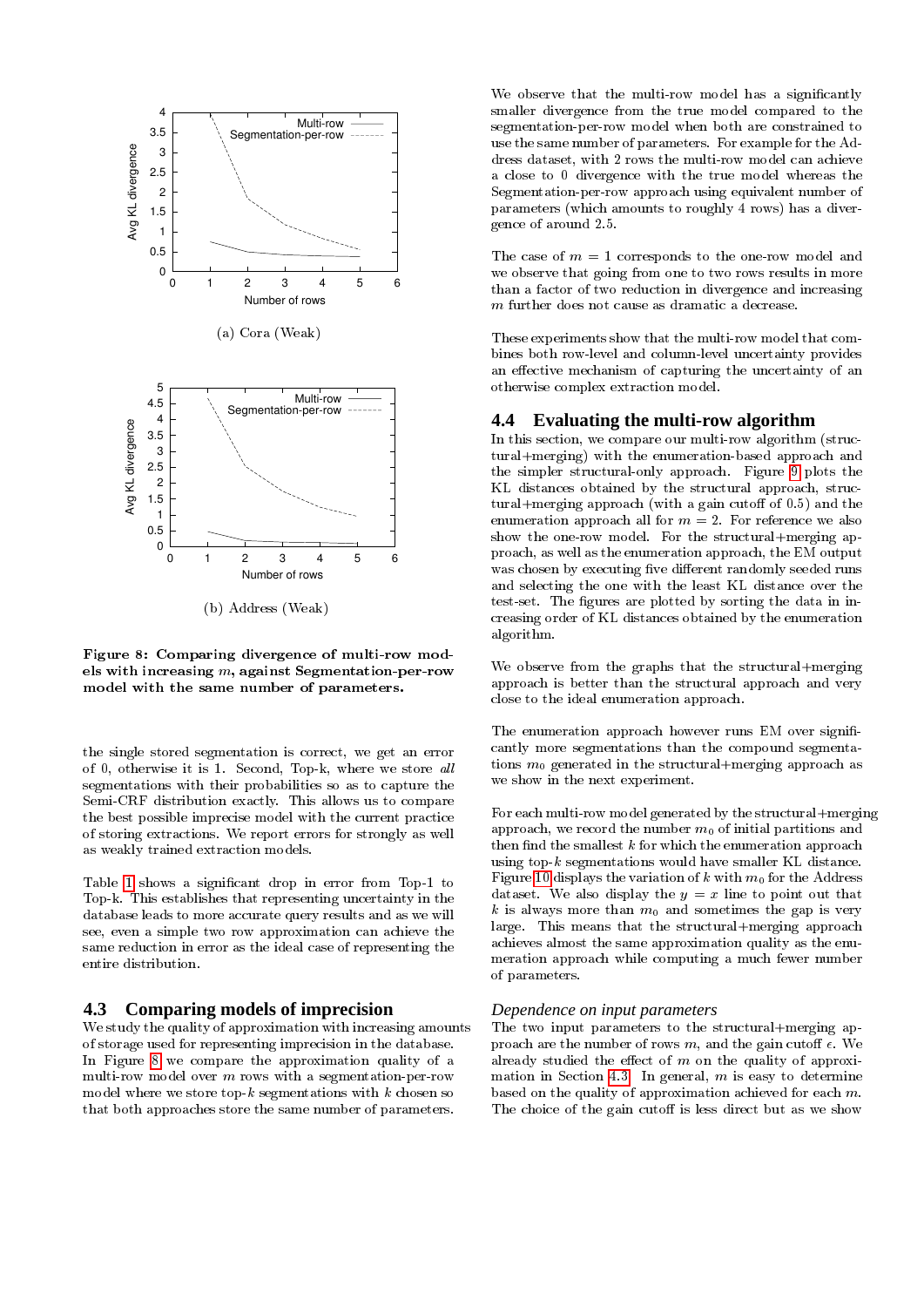<span id="page-9-3"></span>

<span id="page-9-1"></span>Figure 10: Variation of k with Figure 11: Dependence of the KL distance obtained via the struc $m_0$ . ( $\epsilon = 0.05$  and  $m = 2$ ). tural+merging approach on gain cutoff.  $m$  is set to 2.

in Figure [11](#page-9-2) the gain cutoff is easy to determine for two reasons: first, there is a wide range of values where the approximation quality does not change much and second, the gain cutoff is an absolute quantity that measures properties of distributions and is not dependent on particular datasets, as we also observe in Figures  $11(a)$  and  $11(b)$ .

#### *Impact on query results*

So far we have seen that a low KL divergence is good from the perspective of approximating the extraction model. However from a practitioner's point of view, a model is good i it impacts his query results. Here, we demonstrate that the structural+merging approach is much better than the one-row approach in terms of preserving the (probability sorted) rank order of query results. For this purpose, we constructed projection queries over four randomly chosen columns of the Address dataset. We then compared the 'golden' order obtained by sorting on the exact probabilities of the segmentation-per-row approach with the approximate probabilities of the one-row approach and the structural+merging approach. We retrieved top-10 results for each string and for each pair in this 'golden' ordering, we checked whether the order between the two result rows was preserved in the one-row and structural+merging models. In Figure  $12(a)$ , we report the fraction of pairs whose ranking was inverted. Figure  $12(a)$  shows that the one-row model keeps the ordering unchanged for only 8% of the cases whereas the structural+merging approach keeps the ordering unchanged for about 25% of the cases.

While we have established the practical advantage of using the structural+merging approach, it is necessary that our original objective of minimizing KL divergence also translate to minimizing ranking inversions. Figures [12\(b\)](#page-10-12) and  $12(c)$  illustrate that this is indeed the case for one-row as well as structural+merging. The scatter plots show a strong correlation between KL divergence and the inversion scores. Moreover, the scatter plot of the structural+merging approach is concentrated in the bottom-left corner, thus reaf firming that this approach is highly suitable for both the criteria.

# <span id="page-9-0"></span>**5. RELATED WORK**

<span id="page-9-4"></span><span id="page-9-2"></span>The work presented in this paper is related to work in two disconnected communities; management of imprecise information from databases and approximation of statistical models from machine learning.

While the topic of imprecise databases has been of constant interest to database researchers [\[15,](#page-11-4) [3\]](#page-10-2), a recent revival [\[27,](#page-11-3) [17,](#page-11-17) [12,](#page-10-14) [11,](#page-10-3) [24,](#page-11-6) [8,](#page-10-4) [6\]](#page-10-15) has lead to better consolidation and more insights on the representation and processing of uncertain data. The focus mostly has been on designing generic models of imprecision and processing queries over them ef ficiently. There has been little thought on how to populate imprecise data with sound probabilistic quantification in the first place. Admittedly, much of this is application-specific. However, even for popular applications of imprecise data, like sensor data, there is surprisingly little work on matching an external, more powerful probability distribution to database models of imprecision. Existing work on approximate representation in the imprecise database literature [\[12\]](#page-10-14) focus primarily on converting from one database model of uncertainty to another without any probabilistic underpinning, whereas our focus is on converting an external,complex probability distribution to a probabilistic database model. The latter presents a very different set of challenges than the former. To the best of our knowledge, ours is the first paper on transforming the uncertainty of complicated, yet high performing statistical models of extraction to tractable models of imprecision that can be easily stored and queried in a database.

The CRF model for information extraction is a special case of probabilistic graphical models. The problem of approximating a complex graphical model  $P(x)$  to a simpler model  $Q(\mathbf{x})$  for faster inference is an actively researched problem in machine learning [\[9,](#page-10-9) [30,](#page-11-12) [19,](#page-11-13) [18\]](#page-11-18). However, the techniques there are not directly applicable to our case because of two reasons. First, most work there assumes that the original  $P(x)$  distribution is too complicated even for computing marginal distributions. They address this problem by changing their objective to minimize  $KL(Q||P)$  instead of the desired objective of minimizing  $KL(P||Q)$ . Note that  $KL$  is an asymmetric measure of divergence and when  $P$ is the starting distribution it is more meaningful to minimize divergence with  $P$  than with  $Q$ . The segmentation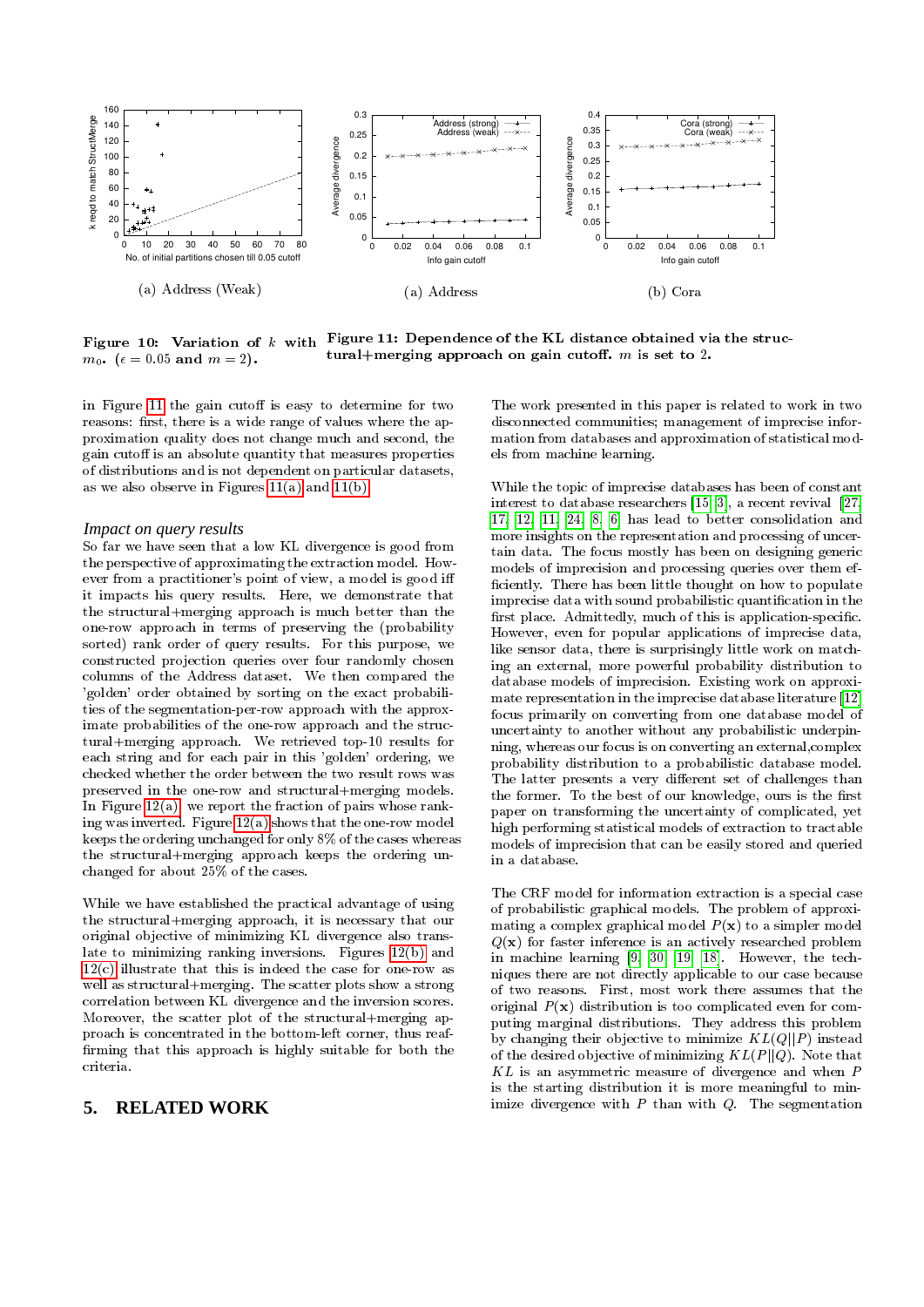<span id="page-10-11"></span>

Figure 12: Figure [12\(a\)](#page-10-11) plots the inversion scores of the one-row and structural+merging models on the Address (Weak) dataset. Figures [12\(b\)](#page-10-12) and [12\(c\)](#page-10-13) plot the correlation between KL divergence and inversion scores. For the structural+merging approach,  $m = 2$  and  $\epsilon = 0.005$ .

model used in this paper is more tractable and thus we can solve the original objective efficiently. Second, approximating using mixture model  $Q(x)$  raises peculiar optimization challenges not present in the more extensively studied case of  $Q(\mathbf{x})$  having a subset of the dependencies in  $P(\mathbf{x})$ . There is surprisingly little work on approximating to a mixture model and what exists solves the less direct objective of minimizing  $KL(Q||P)$  [\[18\]](#page-11-18).

# <span id="page-10-5"></span>**6. CONCLUSIONS**

In this paper we presented a method of curating imprecise databases from statistical models of structure extraction. We investigated three models of representing imprecision in a database: a segmentation-per-row approach that only allows row-level uncertainty, a one-row model that allows only column-level uncertainty and a multi-row model that allows both row and column-level uncertainty. We showed that the multi-row model provides signicantly better approximation for the number of parameters it uses. We designed algorithms for finding such parameters efficiently without requiring an enumeration of all possible segmentations from the source model. Empirical results on real-life datasets show that our algorithm achieves very close to the ideal KL distance and does so with much fewer partitions than segmentations needed by direct enumeration.

There is much scope for future work in this topic, including handling of multi-table imprecision, extending imprecision to not just extraction but also integration, and designing fast algorithms in each case.

#### *Acknowledgements*

We would like to thank the anonymous reviewers for their valuable comments. The work reported here was supported by research grants from Microsoft Research and an IBM Faculty award. We thank them for their generous support.

## **7. REFERENCES**

<span id="page-10-7"></span>[1] E. Agichtein and V. Ganti. Mining reference tables for automatic text segmentation. In Proceedings of the Tenth ACM SIGKDD International Conference on Knowledge Discovery and Data Mining, Seattle, USA, 2004.

- <span id="page-10-13"></span><span id="page-10-12"></span><span id="page-10-10"></span>[2] A. Banerjee, S. Merugu, I. S. Dhillon, and J. Ghosh. Clustering with bregman divergences. Journal of Machine Learning Research (JMLR),  $6:1705-1749$ , Oct 2005.
- <span id="page-10-2"></span>[3] D. Barbar, H. Garcia-Molina, and D. Porter. The management of probabilistic data. IEEE Transactions on Knowledge and Data Engineering,  $4(5):487-502$ , 1992.
- <span id="page-10-6"></span>[4] V. R. Borkar, K. Deshmukh, and S. Sarawagi. Automatic text segmentation for extracting structured records. In Proc. ACM SIGMOD International Conf. on Management of Data, Santa Barabara,USA, 2001.
- <span id="page-10-1"></span>[5] J. Boulos, N. Dalvi, B. Mandhani, S. Mathur, C. Re, and D. Suciu. Mystiq: a system for finding more answers by using probabilities. In  $A CM SI GMOD$ , 2005.
- <span id="page-10-15"></span>[6] D. Burdick, P. M. Deshpande, T. S. Jayram, R. Ramakrishnan, and S. Vaithyanathan. OLAP over uncertain and imprecise data. In VLDB '05: Proceedings of the 31st international conference on Very large data bases, pages 970-981. VLDB Endowment, 2005.
- <span id="page-10-0"></span>[7] M. E. Califf and R. J. Mooney. Relational learning of pattern-match rules for information extraction. In Proceedings of the Sixteenth National Conference on Artificial Intelligence  $(AAAI-99)$ , pages 328-334, July 1999.
- <span id="page-10-4"></span>[8] R. Cheng, D. V. Kalashnikov, and S. Prabhakar. Evaluating probabilistic queries over imprecise data. In SIGMOD '03: Proceedings of the 2003 ACM SIGMOD international conference on Management of data, pages 551-562, New York, NY, USA, 2003. ACM Press.
- <span id="page-10-9"></span>[9] C. K. Chow and C. N. Liu. Approximating discrete probability distributions with dependence trees. In IEEE Transactions on Information Theory IT-14, volume 3, pages 462-467, 1968.
- <span id="page-10-8"></span>[10] W. W. Cohen and S. Sarawagi. Exploiting dictionaries in named entity extraction: Combining semi-markov extraction processes and data integration methods. In Proceedings of the Tenth ACM SIGKDD International Conference on Knowledge Discovery and Data Mining, Seattle, USA, 2004.
- <span id="page-10-3"></span>[11] N. N. Dalvi and D. Suciu. Efficient query evaluation on probabilistic databases. In  $VLDB$ , pages 864-875, 2004.
- <span id="page-10-14"></span>[12] A. Das Sarma, S. U. Nabar, and J. Widom. Representing uncertain data: Uniqueness, equivalence, minimization, and approximation. Technical report, Stanford University, 2005.